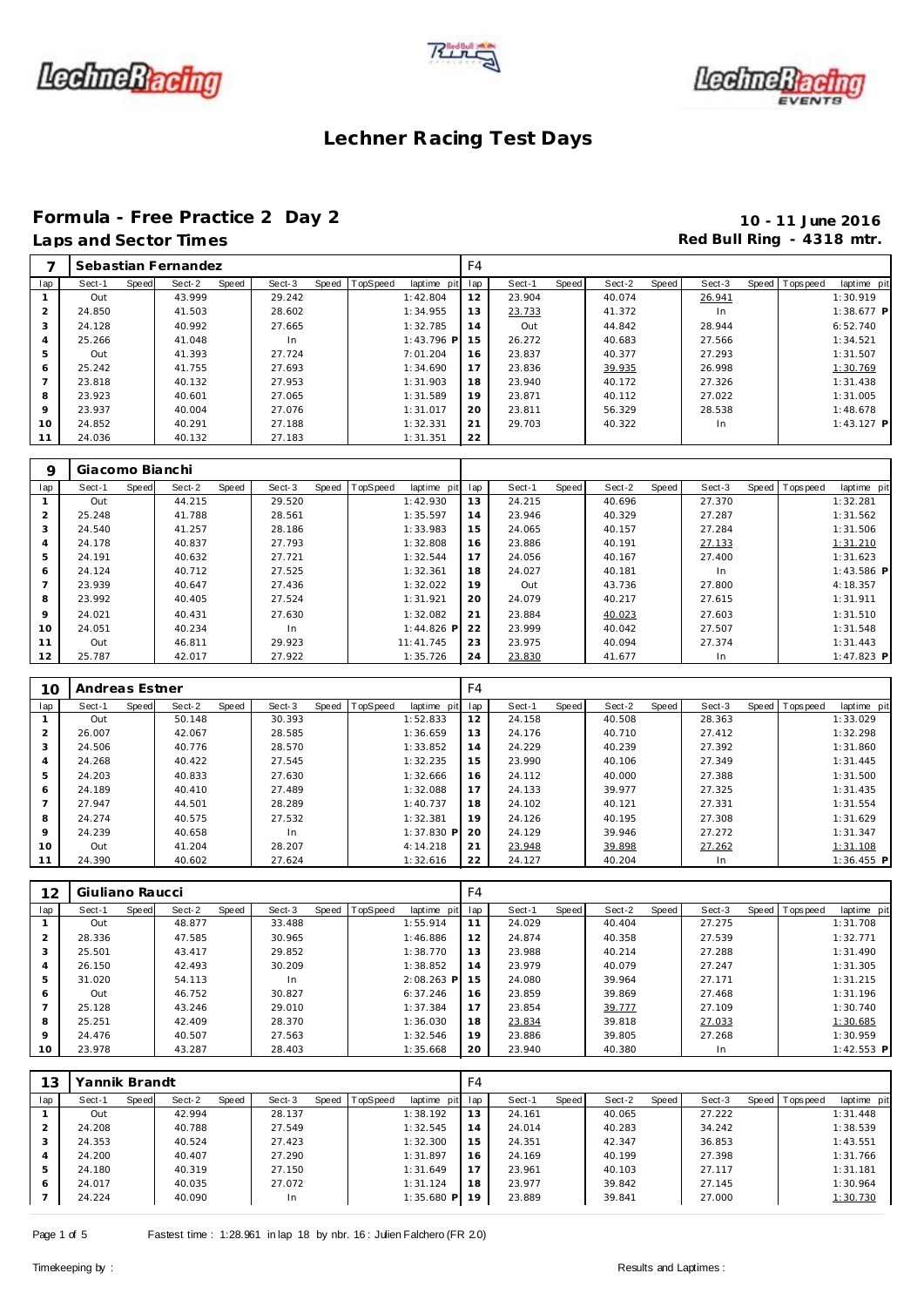





#### **Formula - Free Practice 2 Day 2 10 - 11 June 2016**

## Laps and Sector Times **Red Bull Ring - 4318 mtr. Red Bull Ring - 4318 mtr.**

|    | Out    | 43.513 | 29.018 | 8:15.712          | 20        | 23.809 | 40.140 | ln.    | $1:35.537$ P |
|----|--------|--------|--------|-------------------|-----------|--------|--------|--------|--------------|
|    | 25.135 | 42.177 | 27.699 | $1:35.01^{\circ}$ | $\bigcap$ | Out    | 46.095 | 29.165 | 3:54.878     |
| 10 | 24.312 | 40.392 | 27.495 | 1:32.199          | つつ        | 24.154 | 40.147 | 27.155 | 1:31.456     |
|    | 24.066 | 40.062 | 27.169 | 1:31.297          | 23        | 23.967 | 39.773 | 27.087 | 1:30.827     |
| 12 | 24.250 | 43.675 | 28.241 | 1:36.166          | 24        | 24.005 | 39.841 | 26.973 | 1:30.819     |

| 14  | Thomas Preining |              |        |       |        |                |             | F4  |        |       |        |       |        |                   |             |
|-----|-----------------|--------------|--------|-------|--------|----------------|-------------|-----|--------|-------|--------|-------|--------|-------------------|-------------|
| lap | Sect-1          | <b>Speed</b> | Sect-2 | Speed | Sect-3 | Speed TopSpeed | laptime pit | lap | Sect-1 | Speed | Sect-2 | Speed | Sect-3 | Speed   Tops peed | laptime pit |
|     | Out             |              | 43.798 |       | 28.698 |                | 1:38.631    | 15  | 27.060 |       | 55.793 |       | 29.002 |                   | 1:51.855    |
| 2   | 25.084          |              | 40.740 |       | 27.555 |                | 1:33.379    | 16  | 23.872 |       | 40.243 |       | 27.286 |                   | 1:31.401    |
| 3   | 24.311          |              | 40.552 |       | 27.596 |                | 1:32.459    | 17  | 23.945 |       | 48.889 |       | 27.654 |                   | 1:40.488    |
| 4   | 24.047          |              | 40.126 |       | 27.301 |                | 1:31.474    | 18  | 23.907 |       | 39.835 |       | 27.203 |                   | 1:30.945    |
| 5   | 23.786          |              | 40.221 |       | 27.619 |                | 1:31.626    | 19  | 25.336 |       | 39.791 |       | 29.953 |                   | 1:35.080    |
| 6   | 23.951          |              | 40.002 |       | 27.212 |                | 1:31.165    | 20  | 23.847 |       | 39.802 |       | 26.995 |                   | 1:30.644    |
|     | 23.909          |              | 40.157 |       | 27.022 |                | 1:31.088    | 21  | 23.772 |       | 39.686 |       | 27.215 |                   | 1:30.673    |
| 8   | 23.758          |              | 39.708 |       | 27.069 |                | 1:30.535    | 22  | 23.783 |       | 39.777 |       | 26.905 |                   | 1:30.465    |
| 9   | 23.709          |              | 39.754 |       | 27.106 |                | 1:30.569    | 23  | 23.808 |       | 40.490 |       | 26.947 |                   | 1:31.245    |
| 10  | 23.584          |              | 47.954 |       | 29.800 |                | 1:41.338    | 24  | 23.810 |       | 39.757 |       | 26.811 |                   | 1:30.378    |
| 11  | 23.950          |              | 40.033 |       | 27.092 |                | 1:31.075    | 25  | 25.513 |       | 39.884 |       | 26.876 |                   | 1:32.273    |
| 12  | 23.782          |              | 40.067 |       | 27.501 |                | 1:31.350    | 26  | 23.764 |       | 39.661 |       | 26.764 |                   | 1:30.189    |
| 13  | 23.815          |              | 40.662 |       | In     |                | 1:39.340 P  | 27  |        |       | In     |       | In.    |                   | 1:02.598 P  |
| 14  | Out             |              | 46.991 |       | 30.164 |                | 7:55.925    | 28  |        |       |        |       |        |                   |             |

| 15  | Driver <sup>1</sup> |       |        |       |        |                |             | $Fr$ 2.0 |        |       |        |              |        |                |              |
|-----|---------------------|-------|--------|-------|--------|----------------|-------------|----------|--------|-------|--------|--------------|--------|----------------|--------------|
| lap | Sect-1              | Speed | Sect-2 | Speed | Sect-3 | Speed TopSpeed | laptime pit | lap      | Sect-1 | Speed | Sect-2 | <b>Speed</b> | Sect-3 | Speed Topspeed | laptime pit  |
|     | Out                 |       | 48.700 |       | 31.162 |                | 1:48.294    |          | 24.126 |       | 40.873 |              | 27.778 |                | 1:32.777     |
|     | 25.654              |       | 44.084 |       | 28.478 |                | 1:38.216    |          | 24.341 |       | 40.939 |              | 27.612 |                | 1:32.892     |
|     | 24.830              |       | 41.378 |       | 28.165 |                | 1:34.373    |          | 24.191 |       | 40.824 |              | 27.737 |                | 1:32.752     |
|     | 25.864              |       | 41.321 |       | 27.921 |                | 1:35.106    | 8        | 24.247 |       | 41.764 |              | In.    |                | $1:43.745$ P |

| 15             | Michi Waldherr |       |        |       |        |                |              | F4  |        |       |        |       |        |                |              |
|----------------|----------------|-------|--------|-------|--------|----------------|--------------|-----|--------|-------|--------|-------|--------|----------------|--------------|
| lap            | Sect-1         | Speed | Sect-2 | Speed | Sect-3 | Speed TopSpeed | laptime pit  | lap | Sect-1 | Speed | Sect-2 | Speed | Sect-3 | Speed Topspeed | laptime pit  |
|                | Out            |       | 47.762 |       | 30.076 |                | 1:44.274     | 11  | 24.320 |       | 40.257 |       | 27.215 |                | 1:31.792     |
|                | 25.839         |       | 41.563 |       | 27.866 |                | 1:35.268     | 12  | 24.109 |       | 40.502 |       | 27.288 |                | 1:31.899     |
| 3              | 24.425         |       | 40.486 |       | 28.010 |                | 1:32.921     | 13  | 24.144 |       | 39.999 |       | 27.351 |                | 1:31.494     |
| $\overline{4}$ | 24.399         |       | 40.364 |       | 27.441 |                | 1:32.204     | 14  | 24.172 |       | 40.193 |       | In.    |                | $1:37.933$ P |
| 5              | 24.279         |       | 39.948 |       | 27.320 |                | 1:31.547     | 15  | Out    |       | 42.951 |       | 27.862 |                | 5:59.698     |
| 6              | 24.017         |       | 39.987 |       | 27.263 |                | 1:31.267     | 16  | 24.240 |       | 40.521 |       | 27.525 |                | 1:32.286     |
|                | 24.040         |       | 40.300 |       | 27.146 |                | 1:31.486     | 17  | 24.145 |       | 40.679 |       | 27.311 |                | 1:32.135     |
| 8              | 24.075         |       | 39.962 |       | In     |                | $1:36.911$ P | 18  | 24.092 |       | 40.138 |       | 27.430 |                | 1:31.660     |
| 9              | Out            |       | 43.805 |       | 28.005 |                | 11:02.351    | 19  |        |       | In     |       | In.    |                | $1:03.403$ P |
| 10             | 24.485         |       | 40.889 |       | 27.381 |                | 1:32.755     | 20  |        |       |        |       |        |                |              |

| 16             | Julien Falchero |       |        |       |        |                |                 | FR 2.0 |        |       |        |       |        |                |             |
|----------------|-----------------|-------|--------|-------|--------|----------------|-----------------|--------|--------|-------|--------|-------|--------|----------------|-------------|
| lap            | Sect-1          | Speed | Sect-2 | Speed | Sect-3 | Speed TopSpeed | laptime pit     | lap    | Sect-1 | Speed | Sect-2 | Speed | Sect-3 | Speed Topspeed | laptime pit |
|                | Out             |       | 52.172 |       | 33.946 |                | 1:55.172        | 14     | Out    |       | 46.908 |       | 30.415 |                | 3:38.587    |
| $\overline{2}$ | 28.661          |       | 48.538 |       | 28.864 |                | 1:46.063        | 15     | 25.648 |       | 41.238 |       | 27.564 |                | 1:34.450    |
| 3              | 24.096          |       | 41.630 |       | 29.035 |                | 1:34.761        | 16     | 23.796 |       | 39.919 |       | 26.853 |                | 1:30.568    |
| $\overline{4}$ | 24.046          |       | 39.965 |       | 27.839 |                | 1:31.850        | 17     | 23.562 |       | 39.300 |       | 26.524 |                | 1:29.386    |
| 5              | 23.730          |       | 39.711 |       | 27.474 |                | 1:30.915        | 18     | 23.332 |       | 39.132 |       | 26.497 |                | 1:28.961    |
| 6              | 23.776          |       | 39.815 |       | 27.010 |                | 1:30.601        | 19     | 23.368 |       | 39.077 |       | 30.291 |                | 1:32.736    |
|                | 23.596          |       | 39.536 |       | 26.791 |                | 1:29.923        | 20     | 23.419 |       | 39.717 |       | 26.663 |                | 1:29.799    |
| 8              | 23.659          |       | 39.531 |       | In     |                | $1:37.588$ P    | 21     | 23.515 |       | 39.338 |       | 27.578 |                | 1:30.431    |
| 9              | Out             |       | 41.422 |       | 27.585 |                | 6:50.489        | 22     | 23.487 |       | 39.401 |       | 26.340 |                | 1:29.228    |
| 10             | 23.826          |       | 39.717 |       | 26.870 |                | 1:30.413        | 23     | 23.620 |       | 39.180 |       | 26.533 |                | 1:29.333    |
| 11             | 23.612          |       | 39.464 |       | 26.776 |                | 1:29.852        | 24     | 23.489 |       | 39.210 |       | 26.620 |                | 1:29.319    |
| 12             | 23.746          |       | 39.563 |       | 26.735 |                | 1:30.044        | 25     | 23.448 |       | 39.293 |       | In.    |                | 1:35.797 P  |
| 13             | 23.596          |       | 40.105 |       | In     |                | $1:39.340$ P 26 |        |        |       |        |       |        |                |             |

| 17  | Diego Ciantini |              |        |              |        |       |                 |             | F4  |        |              |        |       |        |                |             |
|-----|----------------|--------------|--------|--------------|--------|-------|-----------------|-------------|-----|--------|--------------|--------|-------|--------|----------------|-------------|
| lap | Sect-1         | <b>Speed</b> | Sect-2 | <b>Speed</b> | Sect-3 | Speed | <b>TopSpeed</b> | laptime pit | lap | Sect-1 | <b>Speed</b> | Sect-2 | Speed | Sect-3 | Speed Topspeed | laptime pit |
|     | Out            |              | 45.442 |              | 31.354 |       |                 | 1:44.494    | 15  | 24.910 |              | 42.480 |       | 27.847 |                | 1:35.237    |
|     | 25.344         |              | 42.642 |              | 28.775 |       |                 | 1:36.761    | 16  | 24.689 |              | 40.683 |       | 27.830 |                | 1:33.202    |
|     | 24.844         |              | 41.855 |              | 29.443 |       |                 | 1:36.142    | 17  | 24.319 |              | 42.789 |       | 27.503 |                | 1:34.611    |
|     | 24.016         |              | 40.314 |              | 27.210 |       |                 | 1:31.540    | 18  | 24.074 |              | 40.080 |       | 27.088 |                | 1:31.242    |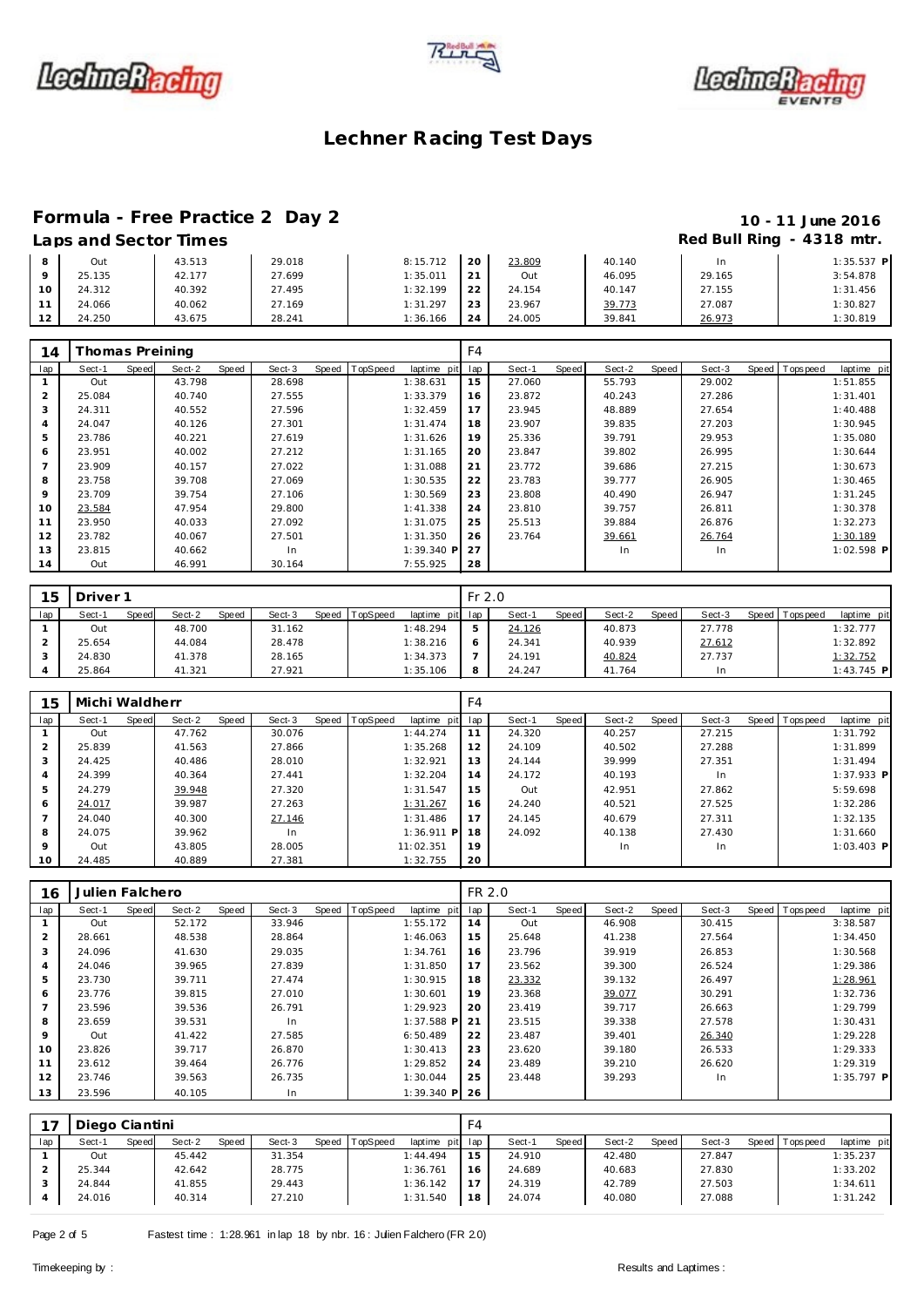





#### **Formula - Free Practice 2 Day 2 10 - 11 June 2016**

### Laps and Sector Times **Red Bull Ring - 4318 mtr. Red Bull Ring - 4318 mtr.**

| 5       | 25.298 | 40.968 | 27.470 | 1:33.736   | 19 | 24.062 | 40.063 | 26.996 | 1:31.121     |
|---------|--------|--------|--------|------------|----|--------|--------|--------|--------------|
| 6       | 24.213 | 40.378 | 27.652 | 1:32.243   | 20 | 25.144 | 40.840 | 27.175 | 1:33.159     |
|         | 24.239 | 40.369 | 27.728 | 1:32.336   | 21 | 24.063 | 39.806 | 26.995 | 1:30.864     |
| 8       | 24.044 | 40.508 | 27.157 | 1:31.709   | 22 | 24.246 | 39.870 | 27.045 | 1:31.161     |
| $\circ$ | 24.350 | 40.523 | 28.241 | 1:33.114   | 23 | 24.067 | 40.037 | 27.127 | 1:31.231     |
| 10      | 24.220 | 40.287 | 27.405 | 1:31.912   | 24 | 24.002 | 39.882 | 26.935 | 1:30.819     |
| 11      | 24.053 | 40.579 | 27.222 | 1:31.854   | 25 | 23.993 | 40.032 | 27.080 | 1:31.105     |
| 12      | 24.113 | 40.372 | 27.259 | 1:31.744   | 26 | 23.984 | 39.994 | 27.009 | 1:30.987     |
| 13      | 23.997 | 40.276 | In     | 1:38.830 P |    | 24.021 | 40.150 | 27.066 | 1:31.237     |
| 14      | Out    | 46.509 | 29.180 | 7:55.021   | 28 | 24.071 | 45.028 | In     | $1:51.113$ P |

| 18             | Jan-Erik Meikup |       |        |       |        |       |          |                 | F <sub>4</sub> |        |       |        |       |        |       |          |              |
|----------------|-----------------|-------|--------|-------|--------|-------|----------|-----------------|----------------|--------|-------|--------|-------|--------|-------|----------|--------------|
| lap            | Sect-1          | Speed | Sect-2 | Speed | Sect-3 | Speed | TopSpeed | laptime pit lap |                | Sect-1 | Speed | Sect-2 | Speed | Sect-3 | Speed | Topspeed | laptime pit  |
|                | Out             |       | 45.888 |       | 31.262 |       |          | 1:44.401        | 16             | 24.288 |       | 40.275 |       | 27.774 |       |          | 1:32.337     |
| 2              | 26.524          |       | 41.577 |       | 28.297 |       |          | 1:36.398        | 17             | 24.237 |       | 40.440 |       | 27.274 |       |          | 1:31.951     |
| 3              | 24.664          |       | 41.592 |       | 28.259 |       |          | 1:34.515        | 18             | 24.253 |       | 40.175 |       | 27.633 |       |          | 1:32.061     |
| 4              | 24.495          |       | 40.704 |       | 27.900 |       |          | 1:33.099        | 19             | 24.266 |       | 40.387 |       | In.    |       |          | $1:42.120$ P |
| 5              | 24.434          |       | 40.988 |       | 28.008 |       |          | 1:33.430        | 20             | Out    |       | 41.612 |       | 27.805 |       |          | 5:38.839     |
| 6              | 24.284          |       | 40.366 |       | 27.631 |       |          | 1:32.281        | 21             | 24.279 |       | 41.192 |       | 27.978 |       |          | 1:33.449     |
| $\overline{7}$ | 24.321          |       | 40.343 |       | 27.659 |       |          | 1:32.323        | 22             | 24.301 |       | 42.931 |       | 28.779 |       |          | 1:36.011     |
| 8              | 24.296          |       | 40.253 |       | 27.470 |       |          | 1:32.019        | 23             | 24.061 |       | 40.376 |       | 27.618 |       |          | 1:32.055     |
| 9              | 24.304          |       | 40.277 |       | 27.348 |       |          | 1:31.929        | 24             | 24.147 |       | 40.877 |       | 27.756 |       |          | 1:32.780     |
| 10             | 24.336          |       | 40.173 |       | 27.298 |       |          | 1:31.807        | 25             | 24.111 |       | 40.421 |       | 28.793 |       |          | 1:33.325     |
| 11             | 24.121          |       | 40.127 |       | 27.226 |       |          | 1:31.474        | 26             | 24.021 |       | 40.415 |       | 27.504 |       |          | 1:31.940     |
| 12             | 24.270          |       | 40.173 |       | 27.276 |       |          | 1:31.719        | 27             | 24.151 |       | 40.626 |       | 27.628 |       |          | 1:32.405     |
| 13             | 24.313          |       | 40.334 |       | 27.644 |       |          | 1:32.291        | 28             | 24.155 |       | 41.012 |       | 27.833 |       |          | 1:33.000     |
| 14             | 24.299          |       | 40.225 |       | 27.401 |       |          | 1:31.925        | 29             | 24.237 |       | 40.707 |       | In.    |       |          | $1:42.520$ P |
| 15             | 24.127          |       | 40.456 |       | 27.519 |       |          | 1:32.102        | 30             |        |       |        |       |        |       |          |              |

| 19  | <b>Fabio Scherer</b> |       |        |       |        |                |             | F4  |        |       |        |       |        |                |              |
|-----|----------------------|-------|--------|-------|--------|----------------|-------------|-----|--------|-------|--------|-------|--------|----------------|--------------|
| lap | Sect-1               | Speed | Sect-2 | Speed | Sect-3 | Speed TopSpeed | laptime pit | lap | Sect-1 | Speed | Sect-2 | Speed | Sect-3 | Speed Topspeed | laptime pit  |
|     | Out                  |       | 49.358 |       | 31.932 |                | 1:54.902    | 14  | 24.428 |       | 40.410 |       | In     |                | 1:40.210 P   |
| 2   | 25.716               |       | 43.257 |       | 28.481 |                | 1:37.454    | 15  | Out    |       | 46.155 |       | 30.619 |                | 7:27.338     |
| 3   | 24.628               |       | 40.808 |       | 28.198 |                | 1:33.634    | 16  | 24.977 |       | 41.318 |       | 29.433 |                | 1:35.728     |
| 4   | 24.229               |       | 41.864 |       | 28.246 |                | 1:34.339    | 17  | 24.214 |       | 40.220 |       | 27.278 |                | 1:31.712     |
| 5   | 24.408               |       | 40.505 |       | 27.569 |                | 1:32.482    | 18  | 24.193 |       | 40.214 |       | 27.290 |                | 1:31.697     |
| 6   | 24.277               |       | 40.206 |       | 27.699 |                | 1:32.182    | 19  | 24.054 |       | 39.964 |       | 28.447 |                | 1:32.465     |
|     | 24.359               |       | 40.345 |       | 27.499 |                | 1:32.203    | 20  | 24.188 |       | 40.092 |       | 27.571 |                | 1:31.851     |
| 8   | 24.174               |       | 40.220 |       | 27.284 |                | 1:31.678    | 21  | 30.130 |       | 40.133 |       | In     |                | 1:44.800 P   |
| 9   | 24.399               |       | 40.271 |       | 27.423 |                | 1:32.093    | 22  | Out    |       | 40.750 |       | 27.719 |                | 5:13.819     |
| 10  | 24.344               |       | 49.145 |       | 27.928 |                | 1: 41.417   | 23  | 24.235 |       | 40.095 |       | 27.465 |                | 1:31.795     |
| 11  | 24.133               |       | 40.033 |       | 27.219 |                | 1:31.385    | 24  | 24.087 |       | 40.002 |       | 27.698 |                | 1:31.787     |
| 12  | 24.016               |       | 40.072 |       | 27.306 |                | 1:31.394    | 25  | 25.366 |       | 41.433 |       | In     |                | $1:43.470$ P |
| 13  | 24.198               |       | 39.840 |       | 27.329 |                | 1:31.367    | 26  |        |       |        |       |        |                |              |

| 21              | Richi Wagner |       |        |       |        |       |          |             | F4  |          |       |        |       |        |                 |              |
|-----------------|--------------|-------|--------|-------|--------|-------|----------|-------------|-----|----------|-------|--------|-------|--------|-----------------|--------------|
| lap             | Sect-1       | Speed | Sect-2 | Speed | Sect-3 | Speed | TopSpeed | laptime pit | lap | Sect-1   | Speed | Sect-2 | Speed | Sect-3 | Speed Tops peed | laptime pit  |
|                 | Out          |       | 46.566 |       | 30.788 |       |          | 1:42.825    | 11  | 24.449   |       | 40.472 |       | 27.577 |                 | 1:32.498     |
| $\overline{2}$  | 25.668       |       | 42.548 |       | 29.229 |       |          | 1:37.445    | 12  | 7:30.254 |       | 49.592 |       | 32.049 |                 | 8:51.895 P   |
| 3               | 24.876       |       | 42.267 |       | 28.604 |       |          | 1:35.747    | 13  | 27.291   |       | 44.423 |       | 29.611 |                 | 1:41.325     |
| 4               | 24.698       |       | 41.349 |       | 28.536 |       |          | 1:34.583    | 14  | 25,000   |       | 41.792 |       | 28.122 |                 | 1:34.914     |
| 5               | 24.802       |       | 41.498 |       | 28.339 |       |          | 1:34.639    | 15  | 24.452   |       | 42.532 |       | 28.745 |                 | 1:35.729     |
| 6               | 24.896       |       | 41.285 |       | 28.239 |       |          | 1:34.420    | 16  | 24.486   |       | 41.556 |       | 28.237 |                 | 1:34.279     |
|                 | 24.712       |       | 41.218 |       | 27.825 |       |          | 1:33.755    | 17  | 24.537   |       | 40.998 |       | 27.622 |                 | 1:33.157     |
| 8               | 24.416       |       | 40.948 |       | 27.895 |       |          | 1:33.259    | 18  | 24.417   |       | 40.707 |       | 27.539 |                 | 1:32.663     |
| 9               | 24.300       |       | 41.096 |       | 27.817 |       |          | 1:33.213    | 19  | 24.352   |       | 40.789 |       | In.    |                 | $1:37.647$ P |
| 10 <sup>°</sup> | 24.300       |       | 40.930 |       | 27.606 |       |          | 1:32.836    | 20  |          |       |        |       |        |                 |              |

| 23  | ukas Dunner. |       |        |       |        |       |                 |              | F4                       |        |       |        |       |        |       |            |             |
|-----|--------------|-------|--------|-------|--------|-------|-----------------|--------------|--------------------------|--------|-------|--------|-------|--------|-------|------------|-------------|
| lap | Sect-1       | Speed | Sect-2 | Speed | Sect-3 | Speed | <b>TopSpeed</b> | laptime pit  | lap                      | Sect-1 | Speed | Sect-2 | Speed | Sect-3 | Speed | Tops pee d | laptime pit |
|     | Out          |       | 58.203 |       | -In    |       |                 | $2:13.631$ P | 5                        | Out    |       | 42.565 |       | 29.100 |       |            | 7:07.668    |
|     | Out          |       | 45.579 |       | 33.019 |       |                 | 3:06.984     | 16                       | 24.630 |       | 41.249 |       | 28.329 |       |            | 1:34.208    |
|     | 25.355       |       | 46.543 |       | 28.575 |       |                 | 1:40.473     | $\overline{\phantom{a}}$ | 24.527 |       | 41.259 |       | 27.995 |       |            | 1:33.781    |
|     | 24.510       |       | 44.478 |       | 28.615 |       |                 | 1:37.603     | 18                       | 24.280 |       | 41.238 |       | 27.900 |       |            | 1:33.418    |
|     | 24.281       |       | 41.580 |       | 28.452 |       |                 | 1:34.313     | 19                       | 24.228 |       | 41.255 |       | 27.858 |       |            | 1:33.341    |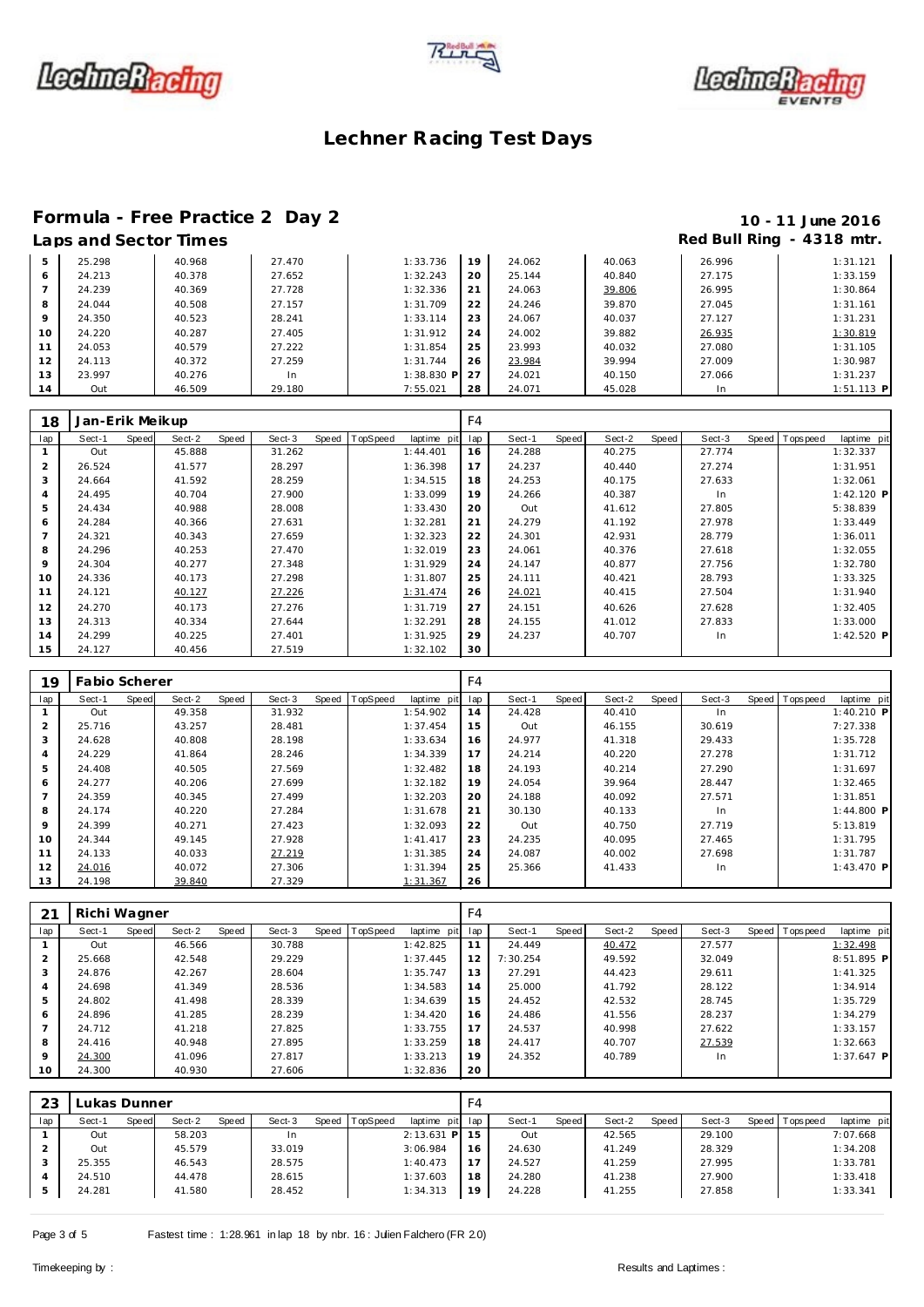





# **Formula - Free Practice 2 Day 2 10 - 11 June 2016**

### Red Bull Ring - 4318 mtr.

|         |        |        |        |             |    |        |        | . .    |              |
|---------|--------|--------|--------|-------------|----|--------|--------|--------|--------------|
| 6       | 24.471 | 41.556 | 28.435 | 1:34.462    | 20 | 24.209 | 41.055 | 27.901 | 1:33.165     |
|         | 24.798 | 41.589 | 28.112 | 1:34.499    | 21 | 24.222 | 41.105 | 27.856 | 1:33.183     |
| 8       | 25.054 | 43.095 | 28.180 | 1:36.329    | 22 | 24.300 | 41.030 | 27.717 | 1:33.047     |
| $\circ$ | 24.526 | 41.629 | 28.035 | 1:34.190    | 23 | 24.270 | 40.974 | 27.679 | 1:32.923     |
| 10      | 24.407 | 41.781 | 27.895 | 1:34.083    | 24 | 24.065 | 40.744 | 27.644 | 1:32.453     |
| 11      | 24.076 | 40.924 | 28.163 | 1:33.163    | 25 | 24.136 | 40.649 | 27.623 | 1:32.408     |
| 12      | 24.284 | 41.074 | 27.959 | 1:33.317    | 26 | 24.270 | 40.939 | 27.473 | 1:32.682     |
| 13      | 24.336 | 40.984 | 28.041 | 1:33.361    | 27 | 24.125 | 40.625 | In     | $1:44.654$ P |
| 14      | 24.379 | 41.103 | In     | 1:38.805 PI | 28 |        |        |        |              |

| 28  | Finlay Hutchison |       |        |       |        |       |          |              | FR 2.0 |        |       |        |       |        |                |              |
|-----|------------------|-------|--------|-------|--------|-------|----------|--------------|--------|--------|-------|--------|-------|--------|----------------|--------------|
| lap | Sect-1           | Speed | Sect-2 | Speed | Sect-3 | Speed | TopSpeed | laptime pit  | lap    | Sect-1 | Speed | Sect-2 | Speed | Sect-3 | Speed Topspeed | laptime pit  |
|     | Out              |       | 43.109 |       | 29.055 |       |          | 1:37.831     | 15     | 23.642 |       | 41.010 |       | 27.212 |                | 1:31.864     |
| 2   | 24.574           |       | 41.630 |       | 28.611 |       |          | 1:34.815     | 16     | 23.789 |       | 39.352 |       | 26.955 |                | 1:30.096     |
| 3   | 23.899           |       | 39.887 |       | 27.688 |       |          | 1:31.474     | 17     | 23.710 |       | 39.929 |       | 26.902 |                | 1:30.541     |
| 4   | 24.016           |       | 39.925 |       | 28.032 |       |          | 1:31.973     | 18     | 23.746 |       | 39.858 |       | 26.923 |                | 1:30.527     |
| 5   | 23.762           |       | 40.410 |       | 27.558 |       |          | 1:31.730     | 19     | 23.494 |       | 39.923 |       | 26.846 |                | 1:30.263     |
| 6   | 23.749           |       | 39.916 |       | 27.423 |       |          | 1:31.088     | 20     | 23.615 |       | 40.066 |       | 26.846 |                | 1:30.527     |
|     | 23.728           |       | 39.779 |       | 27.264 |       |          | 1:30.771     | 21     | 23.642 |       | 39.492 |       | 26.857 |                | 1:29.991     |
| 8   | 23.679           |       | 39.582 |       | 27.335 |       |          | 1:30.596     | 22     | 23.606 |       | 39.482 |       | 26.851 |                | 1:29.939     |
| 9   | 23.586           |       | 40.280 |       | 27.648 |       |          | 1:31.514     | 23     | 23.507 |       | 39.655 |       | 26.904 |                | 1:30.066     |
| 10  | 23.991           |       | 39.542 |       | In     |       |          | $1:37.472$ P | 24     | 23.602 |       | 42.331 |       | 28.727 |                | 1:34.660     |
| 11  | Out              |       | 47.737 |       | 29.546 |       |          | 8:29.676     | 25     | 23.692 |       | 39.471 |       | 26.712 |                | 1:29.875     |
| 12  | 24.612           |       | 43.220 |       | 28.185 |       |          | 1:36.017     | 26     | 23.704 |       | 39.813 |       | 27.297 |                | 1:30.814     |
| 13  | 23.977           |       | 40.191 |       | 27.286 |       |          | 1:31.454     | 27     | 23.512 |       | 40.045 |       | In.    |                | $1:48.244$ P |
| 14  | 23.738           |       | 39.966 |       | 27.317 |       |          | 1:31.021     | 28     |        |       |        |       |        |                |              |

| 29             | Mick Schumacher |       |        |       |        |       |          |              | F <sub>4</sub> |        |       |        |       |        |                |              |
|----------------|-----------------|-------|--------|-------|--------|-------|----------|--------------|----------------|--------|-------|--------|-------|--------|----------------|--------------|
| lap            | Sect-1          | Speed | Sect-2 | Speed | Sect-3 | Speed | TopSpeed | laptime pit  | lap            | Sect-1 | Speed | Sect-2 | Speed | Sect-3 | Speed Topspeed | laptime pit  |
|                | Out             |       | 44.635 |       | 28.978 |       |          | 1:54.269     | 14             | Out    |       | 50.130 |       | 29.217 |                | 10:00.739    |
| 2              | 25.227          |       | 41.514 |       | 28.990 |       |          | 1:35.731     | 15             | 24.462 |       | 42.344 |       | 32.553 |                | 1:39.359     |
| 3              | 24.874          |       | 41.374 |       | 27.657 |       |          | 1:33.905     | 16             | 24.847 |       | 40.458 |       | 27.315 |                | 1:32.620     |
| 4              | 24.272          |       | 40.781 |       | 27.364 |       |          | 1:32.417     | 17             | 23.890 |       | 39.824 |       | 26.993 |                | 1:30.707     |
| 5              | 24.328          |       | 40.589 |       | 27.401 |       |          | 1:32.318     | 18             | 23.757 |       | 39.717 |       | 26.979 |                | 1:30.453     |
| 6              | 23.973          |       | 40.014 |       | 27.140 |       |          | 1:31.127     | 19             | 23.804 |       | 39.805 |       | 27.048 |                | 1:30.657     |
| $\overline{ }$ | 23.939          |       | 39.928 |       | 27.213 |       |          | 1:31.080     | 20             | 23.863 |       | 39.535 |       | 26.811 |                | 1:30.209     |
| 8              | 23.807          |       | 40.016 |       | 27.032 |       |          | 1:30.855     | 21             | 23.684 |       | 39.678 |       | 26.854 |                | 1:30.216     |
| 9              | 24.463          |       | 50.031 |       | 32.089 |       |          | 1:46.583     | 22             | 23.718 |       | 39.656 |       | 26.811 |                | 1:30.185     |
| 10             | 23.951          |       | 40.234 |       | 26.937 |       |          | 1:31.122     | 23             | 23.722 |       | 39.774 |       | 26.803 |                | 1:30.299     |
| 11             | 23.691          |       | 39.635 |       | 27.068 |       |          | 1:30.394     | 24             | 23.679 |       | 39.592 |       | 26.981 |                | 1:30.252     |
| 12             | 23.930          |       | 40.010 |       | 27.404 |       |          | 1:31.344     | 25             | 23.852 |       | 39.783 |       | 29.880 |                | 1:33.515     |
| 13             | 23.861          |       | 40.654 |       | In     |       |          | $1:36.383$ P | 26             | 23.703 |       | 39.656 |       | In.    |                | $1:34.807$ P |

| 44             | Juri Vips |       |        |       |        |       |          |             | F <sub>4</sub> |        |       |        |       |        |       |            |             |
|----------------|-----------|-------|--------|-------|--------|-------|----------|-------------|----------------|--------|-------|--------|-------|--------|-------|------------|-------------|
| lap            | Sect-1    | Speed | Sect-2 | Speed | Sect-3 | Speed | TopSpeed | laptime pit | lap            | Sect-1 | Speed | Sect-2 | Speed | Sect-3 | Speed | T ops peed | laptime pit |
|                | Out       |       | 44.372 |       | 29.142 |       |          | 1:42.704    | 14             | Out    |       | 46.802 |       | 28.585 |       |            | 10:42.109   |
| 2              | 25.127    |       | 41.442 |       | 28.098 |       |          | 1:34.667    | 15             | 24.628 |       | 41.222 |       | 27.600 |       |            | 1:33.450    |
| 3              | 24.244    |       | 40.731 |       | 27.630 |       |          | 1:32.605    | 16             | 24.436 |       | 40.266 |       | 27.276 |       |            | 1:31.978    |
| 4              | 24.199    |       | 40.393 |       | 27.461 |       |          | 1:32.053    | 17             | 24.025 |       | 40.198 |       | 27.124 |       |            | 1:31.347    |
| 5              | 24.048    |       | 40.191 |       | 27.538 |       |          | 1:31.777    | 18             | 23.928 |       | 39.819 |       | 27.042 |       |            | 1:30.789    |
| 6              | 24.021    |       | 40.197 |       | 27.364 |       |          | 1:31.582    | 19             | 23.864 |       | 39.855 |       | 26.895 |       |            | 1:30.614    |
| $\overline{7}$ | 23.960    |       | 40.083 |       | 27.162 |       |          | 1:31.205    | 20             | 23.879 |       | 39.806 |       | 26.867 |       |            | 1:30.552    |
| 8              | 23.782    |       | 39.901 |       | 27.483 |       |          | 1:31.166    | 21             | 23.928 |       | 40.012 |       | 28.225 |       |            | 1:32.165    |
| 9              | 24.054    |       | 39.969 |       | 27.144 |       |          | 1:31.167    | 22             | 24.367 |       | 39.858 |       | 27.136 |       |            | 1:31.361    |
| 10             | 24.100    |       | 40.063 |       | 27.105 |       |          | 1:31.268    | 23             | 23.895 |       | 39.771 |       | 26.965 |       |            | 1:30.631    |
| 11             | 23.904    |       | 40.032 |       | 26.894 |       |          | 1:30.830    | 24             | 23.893 |       | 39.890 |       | 26.927 |       |            | 1:30.710    |
| 12             | 23.983    |       | 39.923 |       | 28.060 |       |          | 1:31.966    | 25             | 23.883 |       | 39.841 |       | 26.881 |       |            | 1:30.605    |
| 13             | 24.398    |       | 40.156 |       | In.    |       |          | 1:39.550 P  | 26             | 23.770 |       | 39.695 |       | 27.063 |       |            | 1:30.528    |

| 49  | Lucas Legeret |       |        |              |        |                  |                 |     |        |              |        |       |        |       |           |             |
|-----|---------------|-------|--------|--------------|--------|------------------|-----------------|-----|--------|--------------|--------|-------|--------|-------|-----------|-------------|
| lap | Sect-1        | Speed | Sect-2 | <b>Speed</b> | Sect-3 | Speed   TopSpeed | laptime pit lap |     | Sect-1 | <b>Speed</b> | Sect-2 | Speed | Sect-3 | Speed | Tops peed | laptime pit |
|     | Out           |       | 45.570 |              | 30.159 |                  | 1:48.025        | 14  | 23.872 |              | 40.361 |       | 27.593 |       |           | 1:31.826    |
|     | 25.176        |       | 41.952 |              | 28.874 |                  | 1:36.002        | l 5 | 23.887 |              | 40.906 |       | 27.577 |       |           | 1:32.370    |
|     | 24.631        |       | 41.195 |              | 28.426 |                  | 1:34.252        | 16  | 24.050 |              | 40.284 |       | 27.538 |       |           | 1:31.872    |
|     | 24.422        |       | 40.969 |              | 28.668 |                  | 1:34.059        | 17  | 23.971 |              | 39.870 |       | 27.369 |       |           | 1:31.210    |